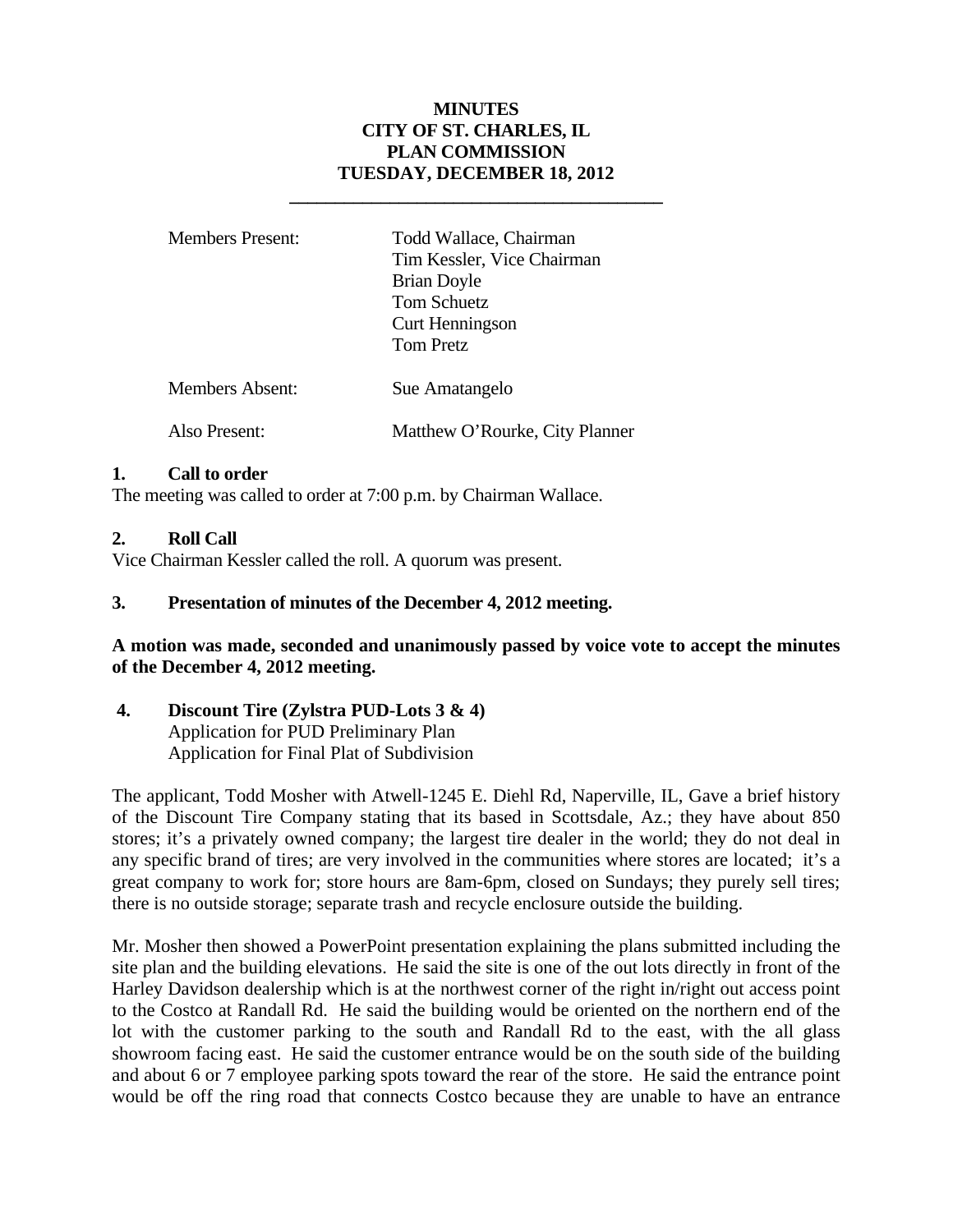point closer to Randall Rd. due to County requirements. He said store deliveries are 1 to 2 times a week, utilities are served off the ring road in the back, and a detention pond is already installed within the development.

Mr. Mosher said there would be extensive landscaping and that per staff comments some perennials and shrubs will need to be added and some trees need to be shuffled around a bit, but that they are working closely with staff to get the landscaping plan accurate. He said there will be a small monument sign in the front that will comply with the PUD requirements.

Mr. Doyle asked if the Costco gas is to the south across the access drive. Mr. Mosher said correct.

Mr. Mosher said on the lowest elevation which is to the south is where the customer entrance door is to the showroom. He said the building is 1-story and about 7,000 sq. ft. with a mezzanine area and is fully sprinkled for fire protection. He said that they have actually upgraded the building as far as architectural designs which were elements of the PUD with some additional design features which include stepping up the parapet in the front of the building by adding a brick pop out feature and on the sides of the lowest elevation to the north, pilasters have been added which break up the length of the building, which help to articulate the building facades to create some shadow. He said it is a 4-sided building with full masonry using the same architectural treatments on all sides with the parapet, roof top unit screening and the brick and split face rock is all naturally finished, except for some steel and finishes on the synthetic stucco.

Chairman Wallace said in the application for the zoning compliance table, it states the building foundation landscaping would be 100% of the front wall and asked if that would be the east elevation. Mr. O'Rourke said yes, in this case its considered the east wall, which is the one that faces Randall Rd. and the other 3 remaining walls would be at 50%.

Chairman Wallace asked if the Discount Tire already located in St. Charles would have the same owner. Mr. O'Rourke said he is not sure of the ownership, but just to clarify, that the downtown Discount Tire does all sorts of service and is a different type of business. Mr. Mosher said it's a different entity and is called Discount Tire and Service.

Mr. Mosher said there is an application in for the Plat of Subdivision which is currently for the 2 lots in front that are each 1 acre and a ½, equaling 3 acres of land and that they only want to purchase 1 acre. He said they are subdividing off their one acre and the owner wants the remaining 2 acres to be divided into 2 separate lots so he can sell them separately.

Chairman Wallace said in going back to the original Zylstra PUD he recalls there being significant discussion about the out lots needing to be 1 and a ½ acres in order to be marketable and he is not sure if that should come into the Commission's consideration. Mr. Mosher said for a 7,000 sq. ft. building, 1 acre works fine for them. Chairman Wallace said he thought a lot of the discussion was for restaurants that they would need 1 acre and a  $\frac{1}{2}$ . Mr. O'Rourke said it depends on the parking count and size of the building for a restaurant but that he has seen restaurants go on an acre and make it work but that he cannot really speak to what was discussed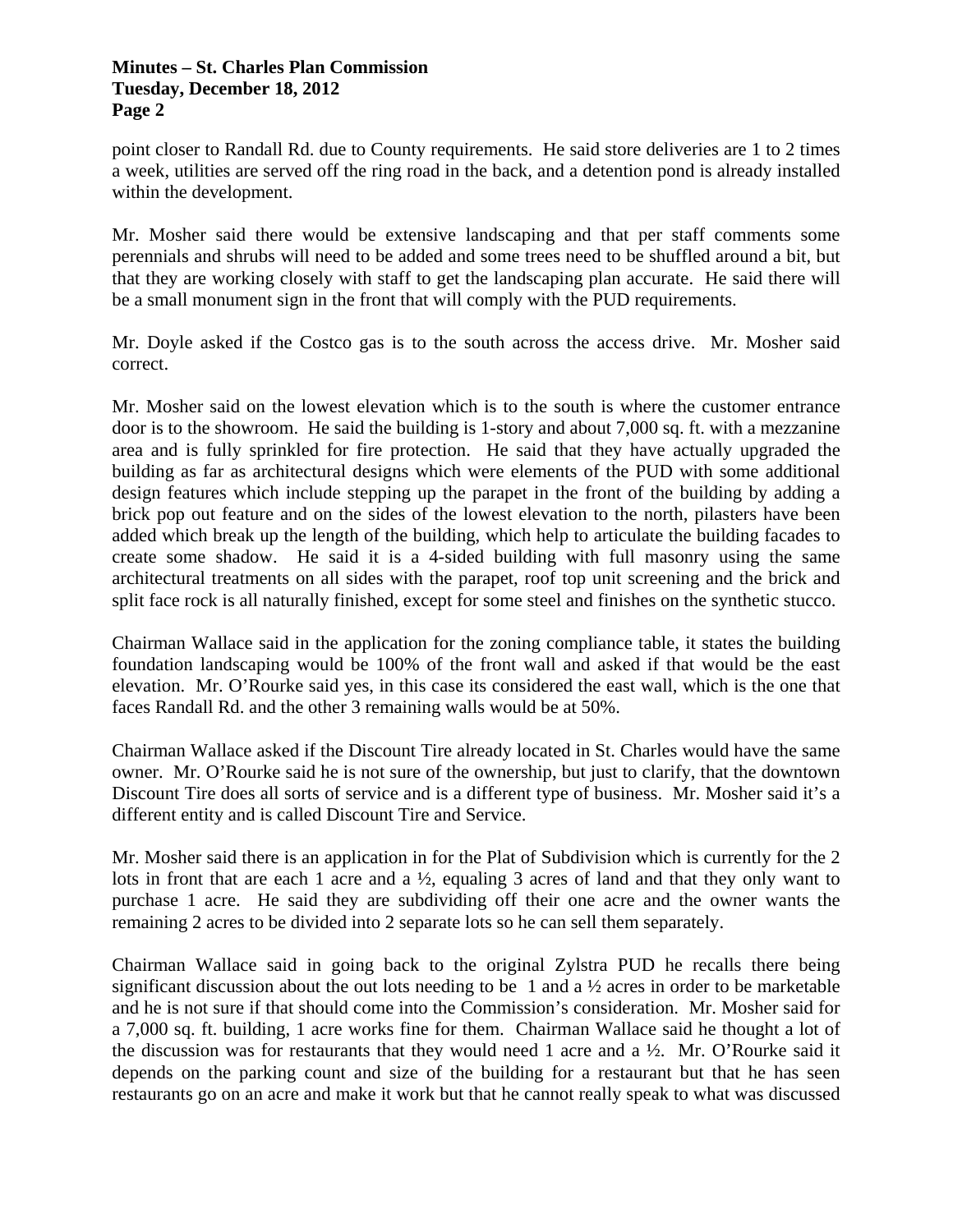when the PUD was approved because it was before his time, but he does know that the minimum 1 acre lot requirement did not exist at that time since the current zoning ordinance was not adopted yet, but that he thinks they have a better benchmark mark to use as the minimum lot size than before.

Mr. O'Rourke said there are two items for the Commission's recommendation, one being the PUD Preliminary Plan which means there is a PUD approved on the whole development site but the Ordinance requires that the smaller parcels come back just for a PUD plan, which is why there is not a Public Hearing required, and that's because they are conforming to the requirements that are in the underlying PUD Ordinance and is strictly a site plan approval at this point. He said the second is the application for Final Plat of Subdivision and he added that just because it would be made into two one acre lots this one now does not mean it cannot be consolidated later should another development want to come in and need more property, it can all be worked out as the lots get built out and he thinks it's the owners intention to leave it somewhat flexible to see what types of uses are interested in the site.

Mr. Schuetz asked if two 1-acre lots could be one 2-acre lot. Mr. O'Rourke said yes, there is nothing that would prohibit that and they would go through a similar process to re-plat it as such to move some easements around.

Mr. O'Rourke said the staff review in the staff report has been detailed with comments including some regarding the landscaping requirements and also for the applicant to look into a cross access easement with the potential property to the north. He said staff thinks it would benefit the applicant to have a second access point when the other lot develops and would also benefit fire safety personnel. Chairman Wallace asked for clarification as to where the second access point would be. Mr. O'Rourke said there is a parking lot to the northwest corner of the site plan with a natural stub.

Mr. Doyle said in looking at the staff report, he asked for some help visualizing in terms of the final plat of subdivision. Mr. O'Rourke said that is the original Zylstra plan that was approved in 2005 and the whole 3-acre, 2-lot property will be divided into thirds instead of in half and we are asking that a cross access easement is provided so when the new lot gets developed at some point there would be connection and would have more than one access in and out of the site. Mr. Pretz asked why the cross access is necessary. Mr. O'Rourke said it's a recommendation of staff because Fire Departments do not like to only have one way in and out of a site from a life safety aspect and it will also help with trucks and deliveries. Mr. Henningson asked if people would be able to go between the 2 lots then. Mr. O'Rourke said correct and that it is really more of a backup than anything else if the main entrance is blocked for some reason so it's mostly for safety but also convenience and also since there is an intergovernmental agreement with the County that does not allow a secondary access point. Mr. Schuetz asked if Discount Tire is only interested in lot 4 for 1-acre and if the other 2 lots will still be available. Mr. O'Rourke said correct and the owner will still be marketing those to develop the other 2 lots.

Chairman Wallace said he had concerns he would like to address in regard to the original Zylstra PUD and the articulation of building facades and architectural guidelines in terms of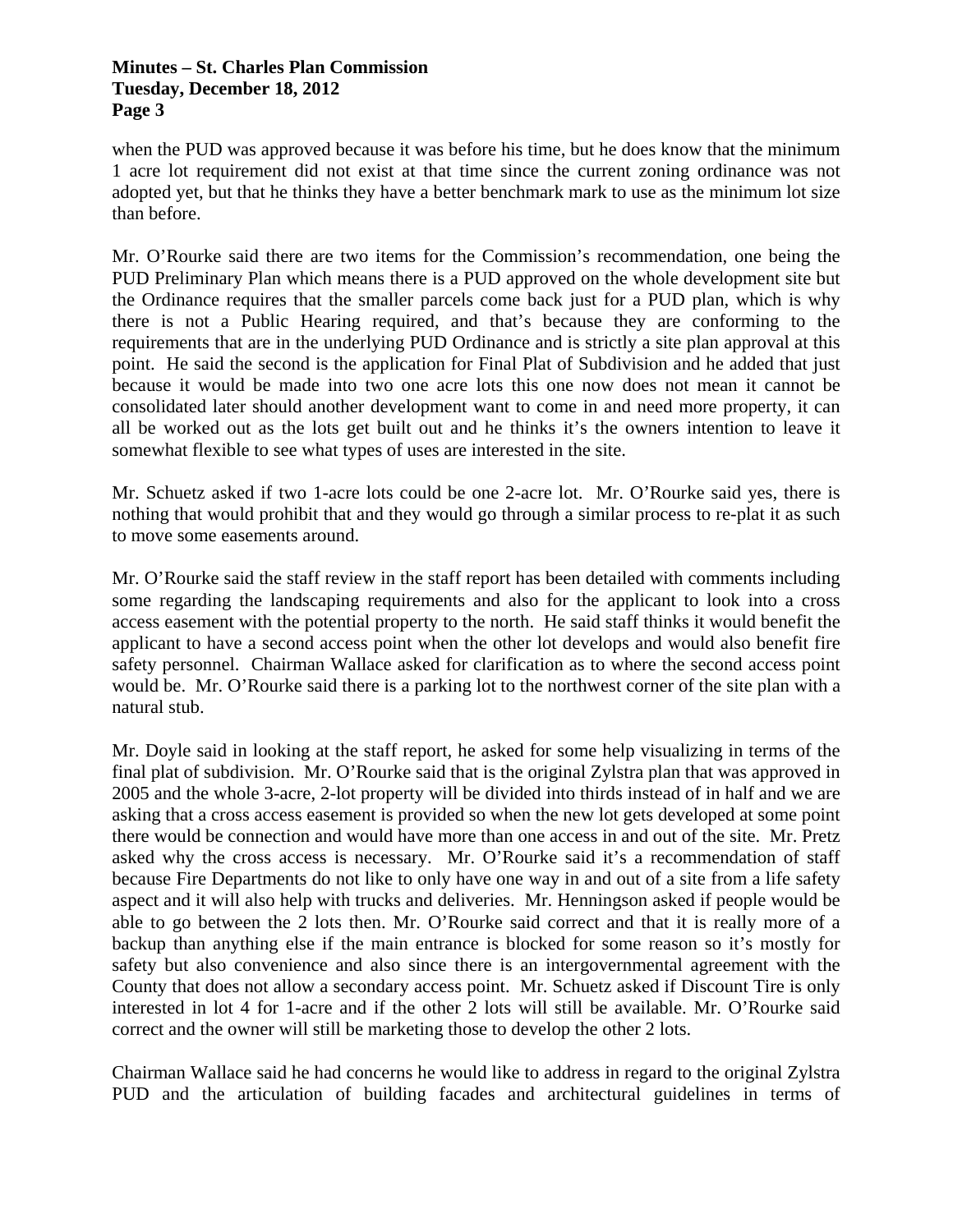transparency and the west and north elevation, and that his question is more; what is the intent of the portion that states it should be visually appealing from both the front and the back. Mr. O'Rourke said in reviewing this he considered the banding to meet the requirements and then also the elevation has a planned projection change that is hard to see on the architectural elevations. By adding up those features the 25% requirement is satisfied. He said in terms of the transparency the PUD requirement states it "should" have transparent windows to help define and enhance the character and in looking at the plan in isolation it looks pretty bland, but a majority of the foundation landscaping will go in the area in back of the building and for security reasons they wouldn't want products on display through a big window and in looking at all the plans as a whole the visual interest will be there. Mr. Scheutz suggested maybe breaking the wall up with some larger plantings. Mr. O'Rourke said yes some 6 ft. evergreens will be used. Mr. Doyle said right now the signage is entirely on the eastern facing and on the east ends of the north and south facing facades and he suggested adding a sign on the west bound face. Mr. O'Rourke said he cannot answer if that's desirable for the applicant but that the PUD would permit that. Mr. Mosher said that's a good point and something to consider.

Chairman Wallace asked if there was anything in the PUD that suggests that the same use would not occur on 2 different outlots. Mr. O'Rourke said there is not anything in the PUD that would prohibit that and from a zoning perspective that the city would not want to get involved with that.

Mr. Scheutz asked if there is any detail of the size of the shade trees. Mr. O'Rourke said they are 2.5 inches, 16 inches up.

Mr. Doyle said the current landscape plan does not meet the zoning ordinance and will it meet the ordinance requirements by the time it gets to City Council. Mr. Mosher said yes.

Mr. Henningson said he is confused about the cross access. Mr. O'Rourke said staff is suggesting that on the plat it show provision for a cross access but for right now there will be some smaller shrubs located there that would be relocated at that time. Mr. Henningson said he is concerned about the next user and the cross easement impacting their parking requirement. Mr. O'Rourke said it could and if it makes sense for it to not be there in the future as the next site plan is reviewed, then it would not make sense to put it there, but staff just wants to be sure to take advantage of a potential for the future, but is not a necessity, but would be a nice thing to have. Some members of the Commission agreed it would be a great thing to have. Mr. Henningson said in putting another access easement on the other side there would be quite a bit of parking lost. Mr. O'Rourke said other development would follow the same pattern and use the same drive aisle for parking, which is also the cross access easement, and would have to fit the same module based on the zoning ordinance requirements, and from a design perspective could be worked around very easily. Mr. Henningson said in putting an easement on both lots, the other 2 lots are losing parking. Mr. O'Rourke said only if they take advantage of the easement and if it came to an either/or, the parking requirement would need to be met before the cross access easement. Mr. Mosher said they do see the potential benefit for this in the future and in talking to the city's electric dept. and for just a couple thousand dollars more, the transformer could be upgraded to serve 2 buildings and would be advantageous to whoever develops to the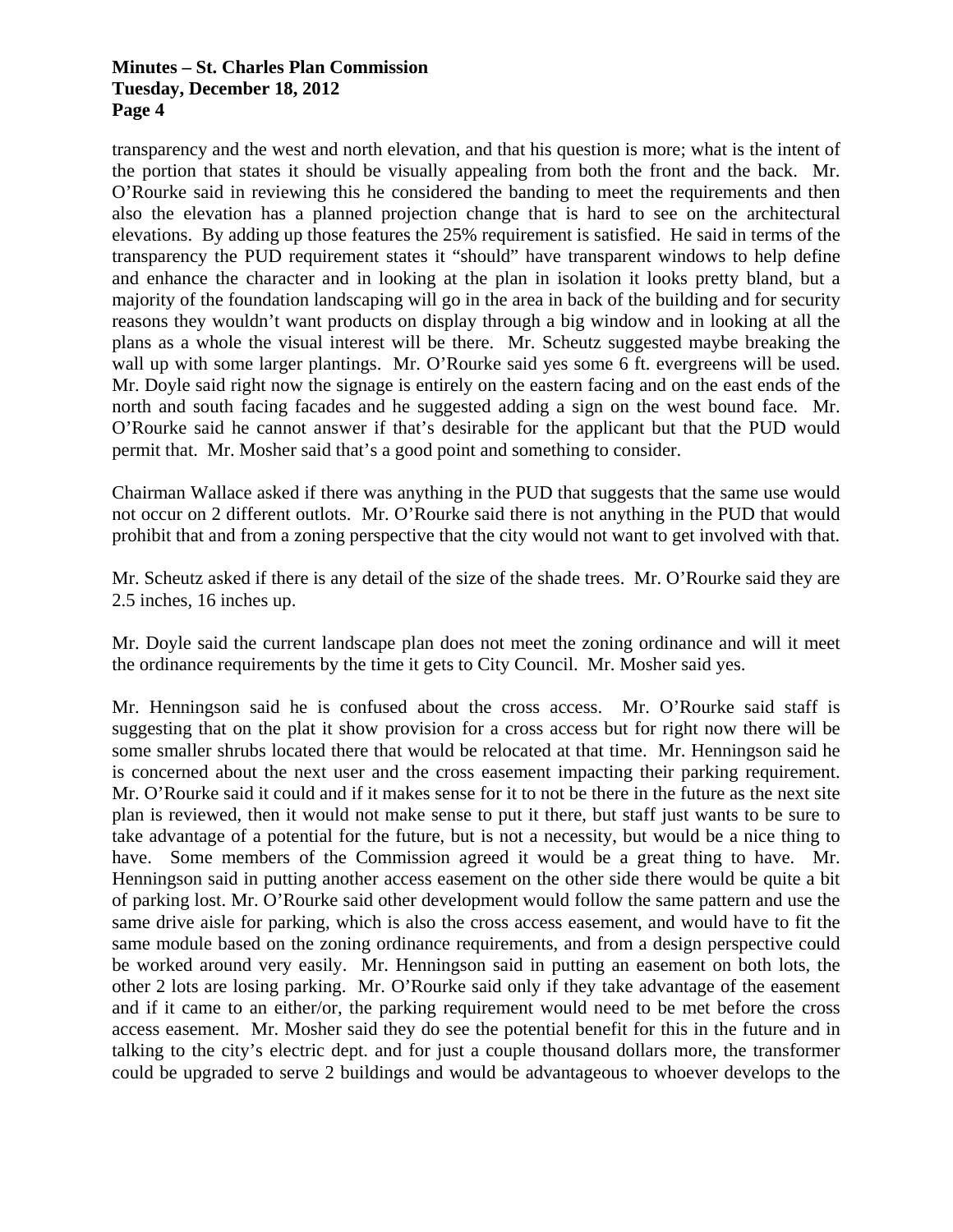north to put their building close to the Discount Tire building where they could split the cost of the transformer. Mr. Henningson said he didn't consider that and that makes sense.

Mr. O'Rourke said staff is recommending approval of both applications for the PUD preliminary plan and the Final Plat of Subdivision contingent upon resolution of staff comments shown in the staff materials.

Mr. Scheutz asked what aspect Discount Tire likes to be involved in communities. Mr. Mosher said he would prefer one of their executives to come talk about it but that from a local perspective they get involved with Park Districts and sponsoring little leagues, and managers and their wives have a budget every year to look at ways to give that out locally, but they are also involved with things like Make a Wish foundation and that it is just a very family friendly business environment.

Mr. Doyle asked how many employees. Mr. Mosher said he thinks 6-8 full time and about 6-8 part time initially and as the store matures that will be brought up.

# **Mr. Doyle made a motion to recommend approval of the PUD Preliminary Plan and the Final Plat of Subdivision for Discount Tire-Zylstra PUD Lots 3 & 4, contingent upon resolution of all staff comments. Motion was seconded.**

Roll Call Vote: Ayes: Scheutz, Doyle, Pretz, Henningson, Wallace, Kessler, Nays: None Absent: Amatangelo Motion carried.

### **5. Meeting Announcements**

 Tuesday, January 8, 2013 at 7:00pm Council Chambers Tuesday, January 22, 2013 at 7:00pm Century Station Training Room Tuesday, February 5, 2013 at 7:00pm Council Chambers

Chairman Wallace suggested getting a contingency plan in place to figure out another location for Jan. 22 to discuss the Comprehensive Plan and even possibly on Jan. 8, depending on the turnout. He suggested even possibly one of the rooms over at the Pottawatomie Center. Mr. O'Rourke said it is not a formal public hearing but he appreciates that and staff would start exploring options. Mr. Schuetz said he would not be able to attend the Jan. 22 meeting.

# **6. Additional Business from Plan Commission Members, Staff, or Citizens.**

Mr. Doyle asked staff's opinion regarding the Draft Comprehensive Plan and the Lexington Club TIF and whether the two issues are related, or if they can be taken up separately. He said it was withdrawn from the Council agenda last evening and it's not clear when it would go back to Council at this point. Mr. O'Rourke said he does not have any information regarding that. Mr. Doyle said there are some open issues there in terms of what the implications are for the ongoing